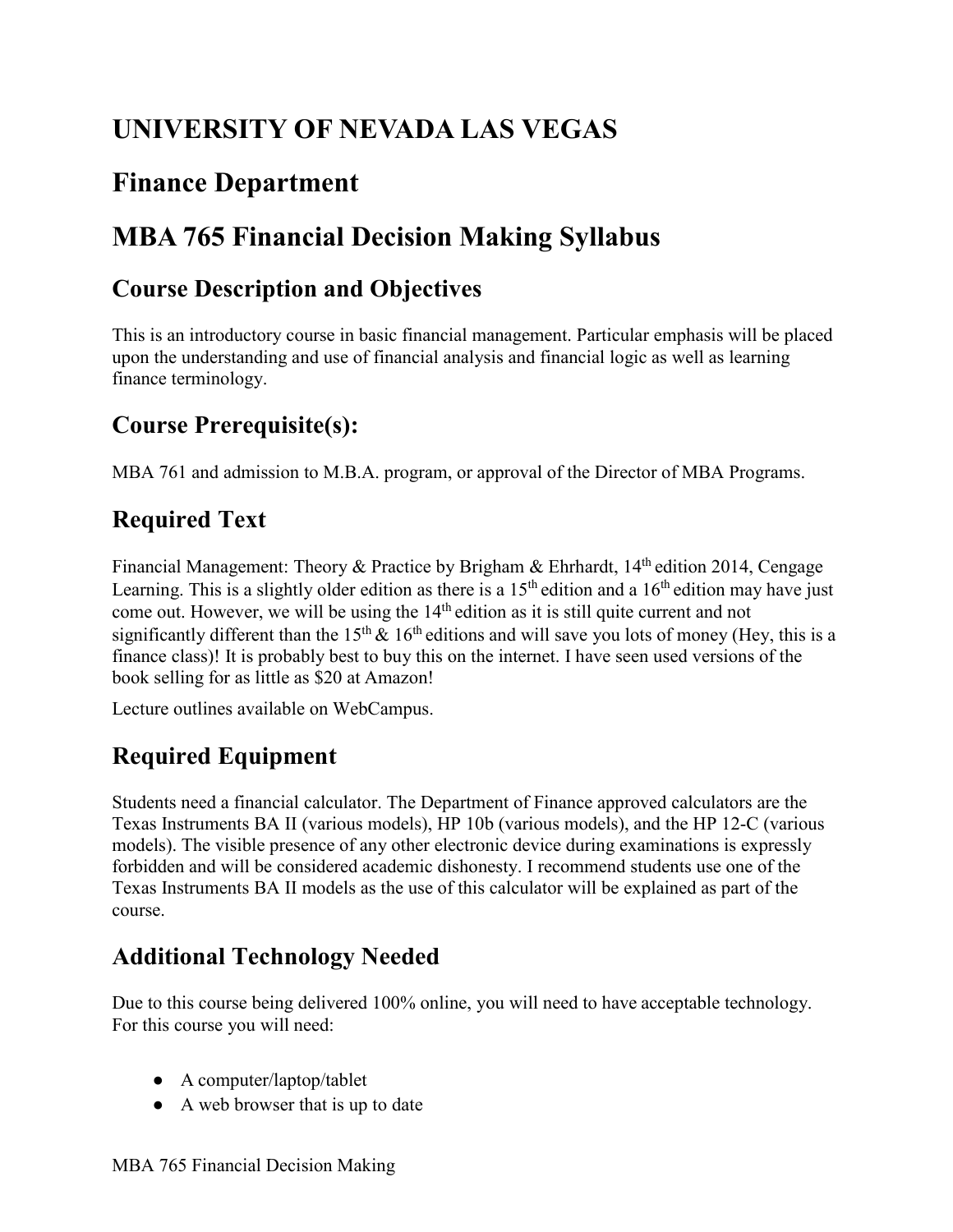- Canvas requires the following browser components:
	- [Flash i](http://helpx.adobe.com/flash-player.html)s required for media recording, streaming, viewing, and uploading.
	- The [Java plug-in i](http://www.java.com/en/download/testjava.jsp)s required for several features in Canvas.
	- [Adobe Acrobat Reader i](http://get.adobe.com/reader/)s required to view documents in your browser.

#### **Online Activity Expectations**

The key to a successful course is active participation from both the instructor and students. Active participation looks like:

- Class Expectations
	- Keep up with the material covered every week
	- ○ Seek help when you do not understand a topic:
		- Email Instructor,
		- Attend Webex open office hours,
		- is desired, ■ Individual Webex sessions can be arranged if individual or intensive help
		- Attend face-to-face office hours on Wednesday afternoon
- ● Synchronous Webex Open Office Hours
	- Find a space that is appropriate for joining a video session (quiet, well-lit)
	- or through your video ○ Participate in the class discussion when appropriate, either via the chat function
	- Mute your audio unless instructed to unmute
	- support your video ○ Leave your camera on unless your bandwidth is not sufficiently strong to
	- strongly encouraged ○ These are voluntary, not mandatory, but attendance and participation are

#### **Learning Outcomes/Course Objectives**

The following specific learning outcomes will be introduced in this class:

- Explain and apply analytical constructs to business problem solving.
- Use business information to estimate/assess the impact of decisions, behaviors, and external factors on the firm.
- Interpret several different performance measures specific to business outcomes.

#### **Studying for Managerial Finance**

Sometimes a class is tightly focused around a textbook. This is **not** the case for MBA 765. This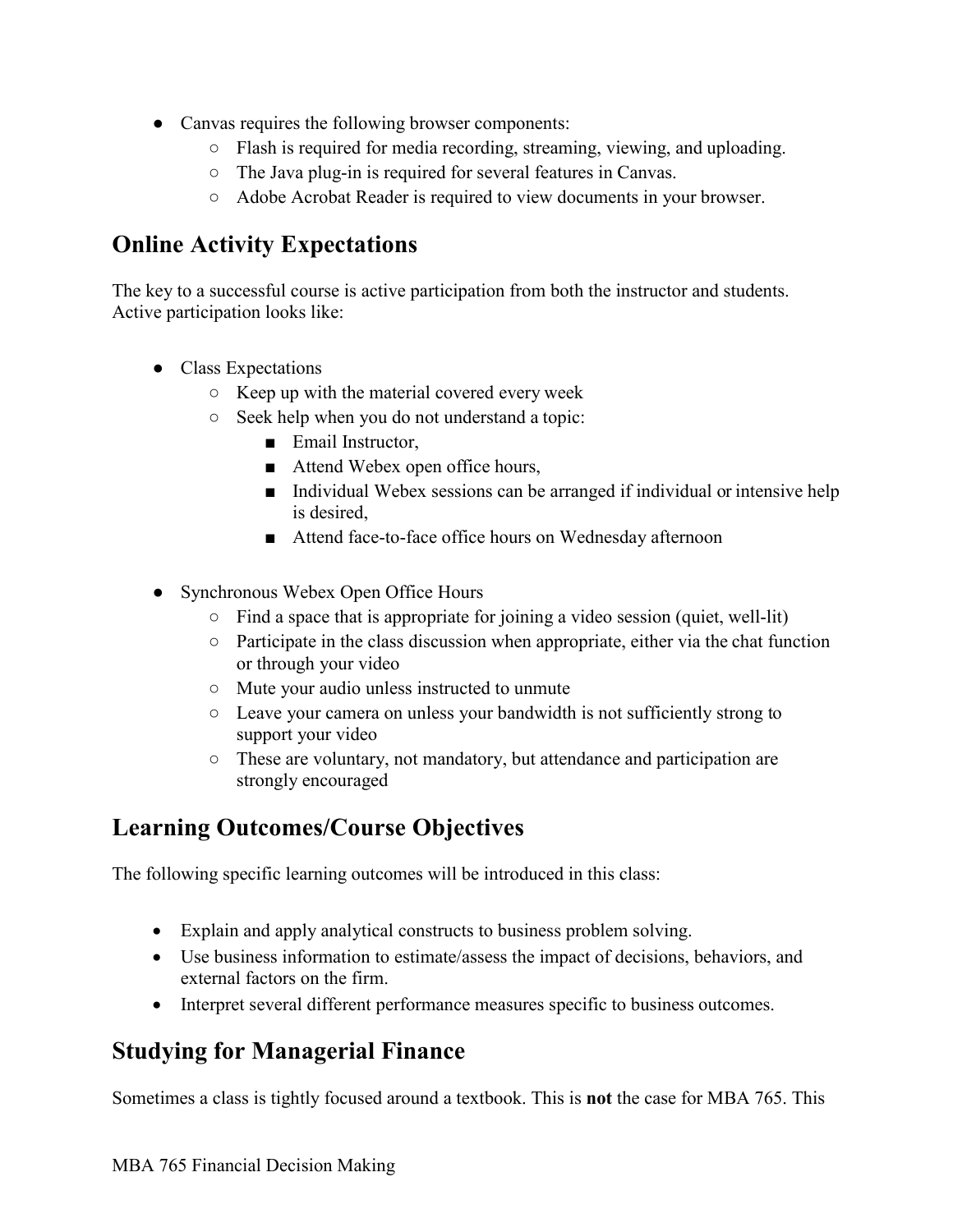class is tightly focused around the material presented in class. The textbook provides a source to read about the materials covered in class. It also serves as a reference book with equations, and definitions among other things. We will not cover all topics in the textbook chapters and everything we discuss in class will not be found in the textbook. You will need to pay particularly close attention to the videos and use the textbook as reinforcement and to assist you to understand what is covered in the videos rather than the other way around.

Generally, I will use the same notation, symbols, and abbreviations as the textbook with a few exceptions.

Homework problems will be assigned but not collected. You are strongly encouraged to attempt working problems before viewing the problem-solving videos. Be careful as you solve problems not to memorize the solution. Instead be sure to **understand each step taken in solving the problems**. This will provide much better preparation for exams and quizzes.

# **Quizzes**

 material introduced the same day as the quiz. The scores from your lowest two quizzes will be dropped if you take all quizzes. Quizzes missed will count as a quiz with a score of 0 Quizzes will always be on material covered on previous class days, although we might still be discussing and reviewing the relevant material on the day of the quiz. Quizzes will never be on

### **Grades**

Your final grade for the course will consist of the following:

| Quizzes                                              | 20%     |
|------------------------------------------------------|---------|
| Exam I (Thursday, September $23rd$ )                 | 25%     |
| Exam II (Thursday, November $4th$ )                  | 25%     |
| Final Exam (Thursday, December $9th$ from 6 to 8 PM) | $30\%$  |
| Total                                                | $100\%$ |

 to a bad grade. If a situation such as this is likely to impact your performance on an exam, we can more than likely reschedule your exam to accommodate the situation. Also an incomplete or Your final grade is determined from your performance as outlined above. There is no way to obtain extra credit. If you have a personal problem that will harm your performance in class, such as an accident, poor health or a death in your family let the instructor know before it leads withdrawal can be given, but once the bad grade has been earned, it is too late to change it. A withdrawal is **not** permitted by university policy after October 29th for any reasons. An incomplete can be given for emergency situations, but are not given because you are unsatisfied with your grade.

All exams must be taken at the designated time unless prior permission to change the exam time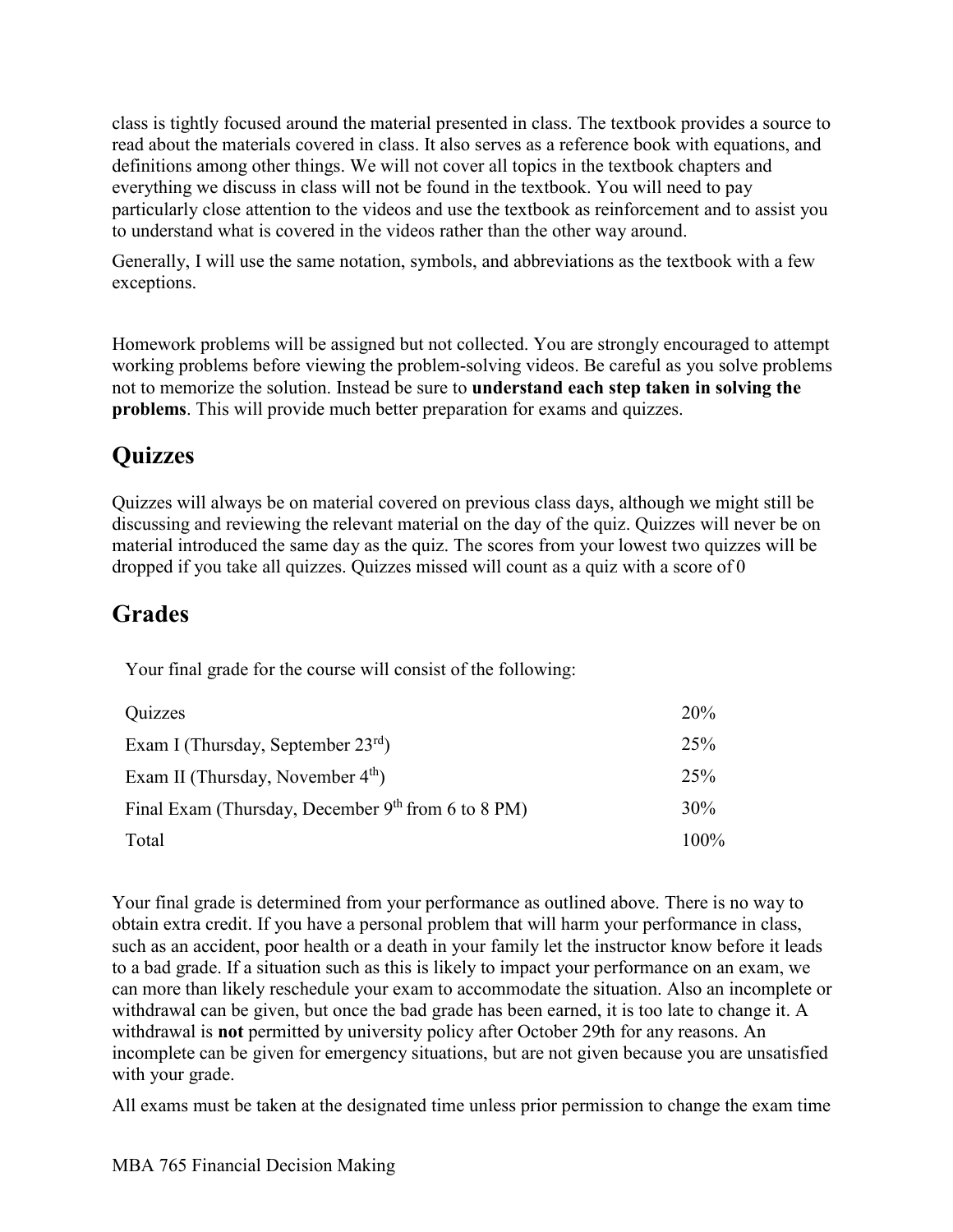being excused by the instructor prior to the exam. has been obtained from the professor. A zero will be assigned for exams that are missed without

Grades can **not** be given over the telephone.

#### **Grading Scale**

Letter grades are assigned as follows:

|                                       | $A \geq 92$       | $90 \le A - 92$       |
|---------------------------------------|-------------------|-----------------------|
| $88 \le B + \le 90$                   | $82 \le B \le 88$ | $80 \leq B - \leq 82$ |
| $78 \le C + \le 80$ $72 \le C \le 78$ |                   | $70 \leq C - 72$      |
| $68 \le D + \le 70$ $62 \le D \le 68$ |                   | $60 \le D - 62$       |
| F < 60                                |                   |                       |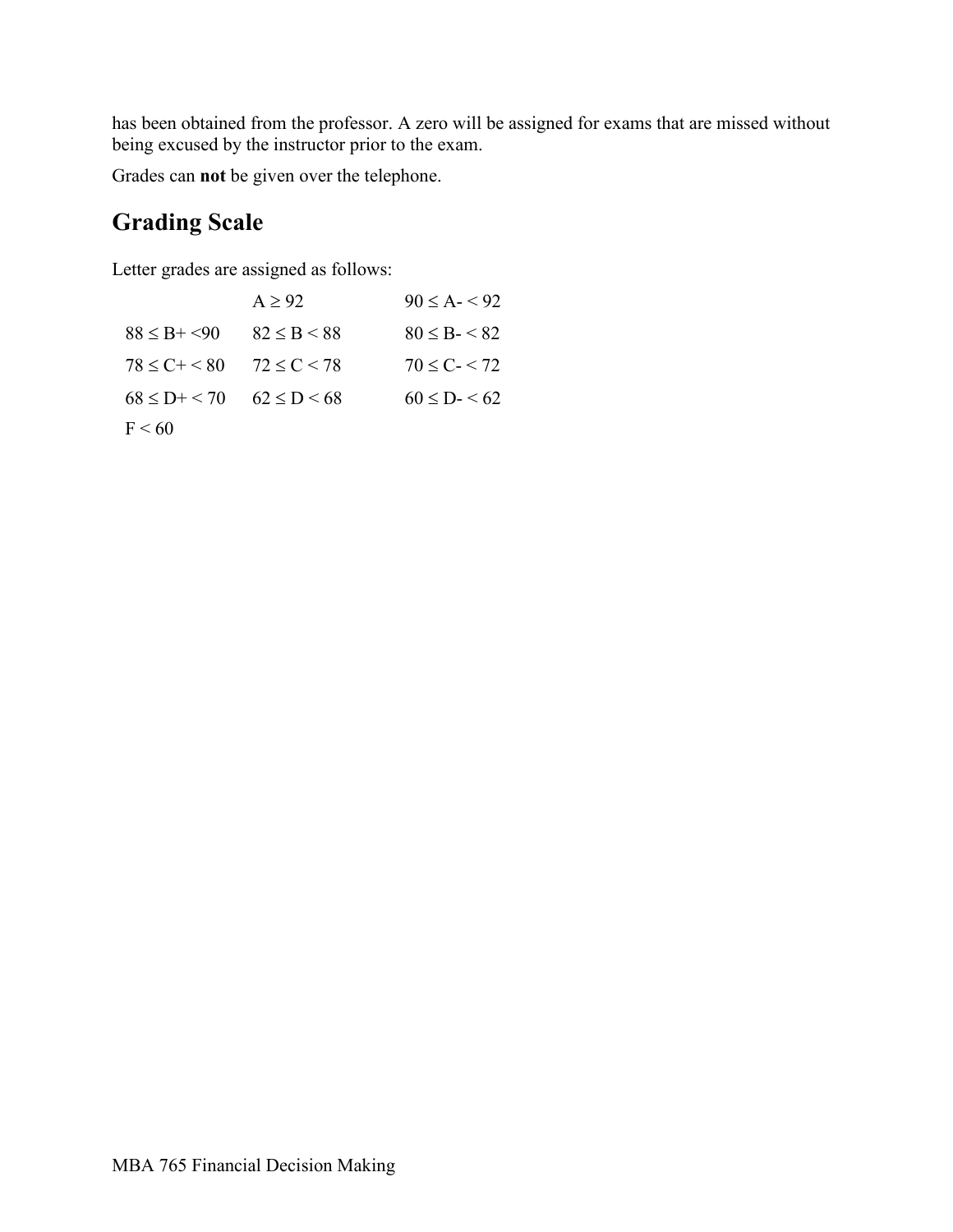# **UNLV Policies**

#### **Public Health Directives**

directives are found at **Health Requirements for Returning to Campus**, Face coverings are mandatory for all faculty and students in the classroom. Students must follow all active UNLV public health directives while enrolled in this class. UNLV public health <https://www.unlv.edu/coronavirus/health-requirements>. Students who do not comply with these directives may be asked to leave the classroom. Refusal to follow the guidelines may result in further disciplinary action according to the [UNLV Student Conduct Code,](https://www.unlv.edu/sites/default/files/page_files/27/StudentConduct-Code.pdf) [https://www.unlv.edu/sites/default/files/page\\_files/27/StudentConduct-Code.pdf](https://www.unlv.edu/sites/default/files/page_files/27/StudentConduct-Code.pdf), including being administratively withdrawn from the course.

### **Academic Misconduct**

Academic integrity is a legitimate concern for every member of the University community. We all share in upholding the fundamental values of honesty, trust, respect, fairness, responsibility, and professionalism. By choosing to join the UNLV community, students accept the expectations of the Student Academic Misconduct Policy, and are encouraged to always take the ethical path whenever faced with choices. Students enrolling at UNLV assume the obligation to conduct themselves in a manner compatible with UNLV's educational mission. An example of academic misconduct is plagiarism. Plagiarism is using the words or ideas of another person, from the Internet or any other source without proper citation of the source(s). See the Student Conduct [Code,](https://www.unlv.edu/sites/default/files/page_files/27/StudentConduct-Code.pdf)<https://www.unlv.edu/studentconduct/student-conduct>.

# **Auditing a Course**

 discussion sessions associated with the course, but the student will not earn a grade for any other evaluative measures that serve the primary purpose of assigning a grade. Auditing a course allows a student to continue attending the lectures and/or laboratories and component of the course. Students who audit a course receive the same educational experience as students taking the course for a grade, but will be excused from exams, assessments, and

# **Classroom Conduct**

 video and audio). The instructor may rescind permission at any time during the class. If a student Students have a responsibility to conduct themselves in class and in the libraries in ways that do not interfere with the rights of other students to learn, or of instructors to teach. Use of devices such as cellular phones and pagers, or other potentially disruptive activities are only permitted with the prior explicit consent of the instructor. Students are specifically prohibited to record classes without instructor authorization, including online/remote classes (either audio only, or does not comply with established requirements or obstructs the functioning of the class, the instructor may initiate an administrative withdrawal of the student from the course.

Since the COVID-19 pandemic forced some instruction to be delivered remotely starting in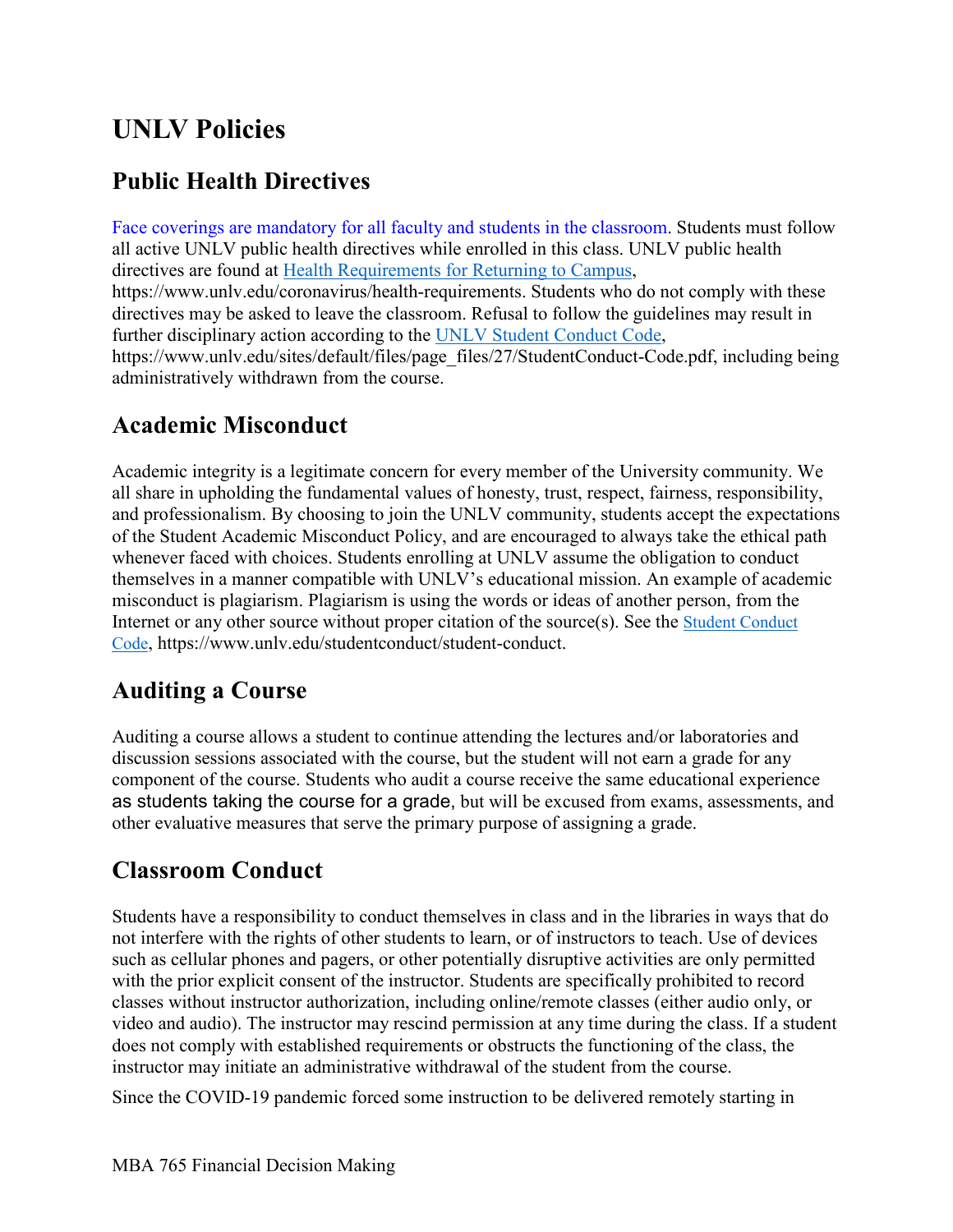Spring 2020, numerous students have asked instructors to record their synchronous classes, so that they can access them at their convenience. Instructors who agree to record their classes (audio only, or video and audio) should inform students in advance. Recorded lectures may not be broadly released to anyone, but made available exclusively to those students enrolled in the class during the particular academic term. Recorded lectures must be stored securely, and are subject to the Nevada System of Higher Education's Records Retention Policy, meaning that the recordings can only be deleted 120 days after the end of class (i.e., after grades are posted). Once this requirement is met, the recordings should be deleted. Class recordings are protected from disclosure, as they are deemed part of an educational record under the Family Educational Rights and Privacy Act (FERPA).

# **Copyright**

liability, as well as disciplinary action under University policies. Additional copyright policy The University requires all members of the University Community to familiarize themselves with, and to follow copyright and fair use requirements. You are individually and solely responsible for violations of copyright and fair use laws. The University will neither protect nor defend you, nor assume any responsibility for student or employee violations of fair use laws. Violations of copyright laws could subject you to federal and state civil penalties and criminal [information](http://www.unlv.edu/provost/copyright) is available at [https://www.unlv.edu/provost/copyright.](https://www.unlv.edu/provost/copyright)

# **Disability Resource Center (DRC)**

The **UNLV Disability Resource Center** (Student Services Complex, SSC-A, Room 143, [https://www.unlv.edu/drc,](https://www.unlv.edu/drc) telephone 702-895-0866) provides resources for students with disabilities. Students who believe that they may need academic accommodations due to a permanent disability, temporary or permanent medical need, or academic support due to pregnancy are encouraged to contact the DRC as early as possible in the academic term. A Disabilities Specialist will discuss what options may be available to you. Students who are already registered with the DRC should request their accommodations online each semester, and make an appointment to discuss their accommodations with their instructors.

### **Final Examinations**

The University requires that final exams given at the end of a course occur on the date and at the time specified in the Final Exam schedule. The Final Exam schedule is typically available at the start of the semester, and the classroom locations are available approximately one month before the end of the semester. See the **Final Exam Schedule**, [https://www.unlv.edu/registrar/calendars.](https://www.unlv.edu/registrar/calendars)

# **Identity Verification in Online Courses**

All UNLV students must use their Campus-issued ACE ID and password to log in to WebCampus-Canvas.

UNLV students enrolled in online or hybrid courses are expected to read and adhere to the [Student Academic Misconduct Policy,](https://www.unlv.edu/studentconduct/misconduct/policy) [https://www.unlv.edu/studentconduct/misconduct/policy,](https://www.unlv.edu/studentconduct/misconduct/policy)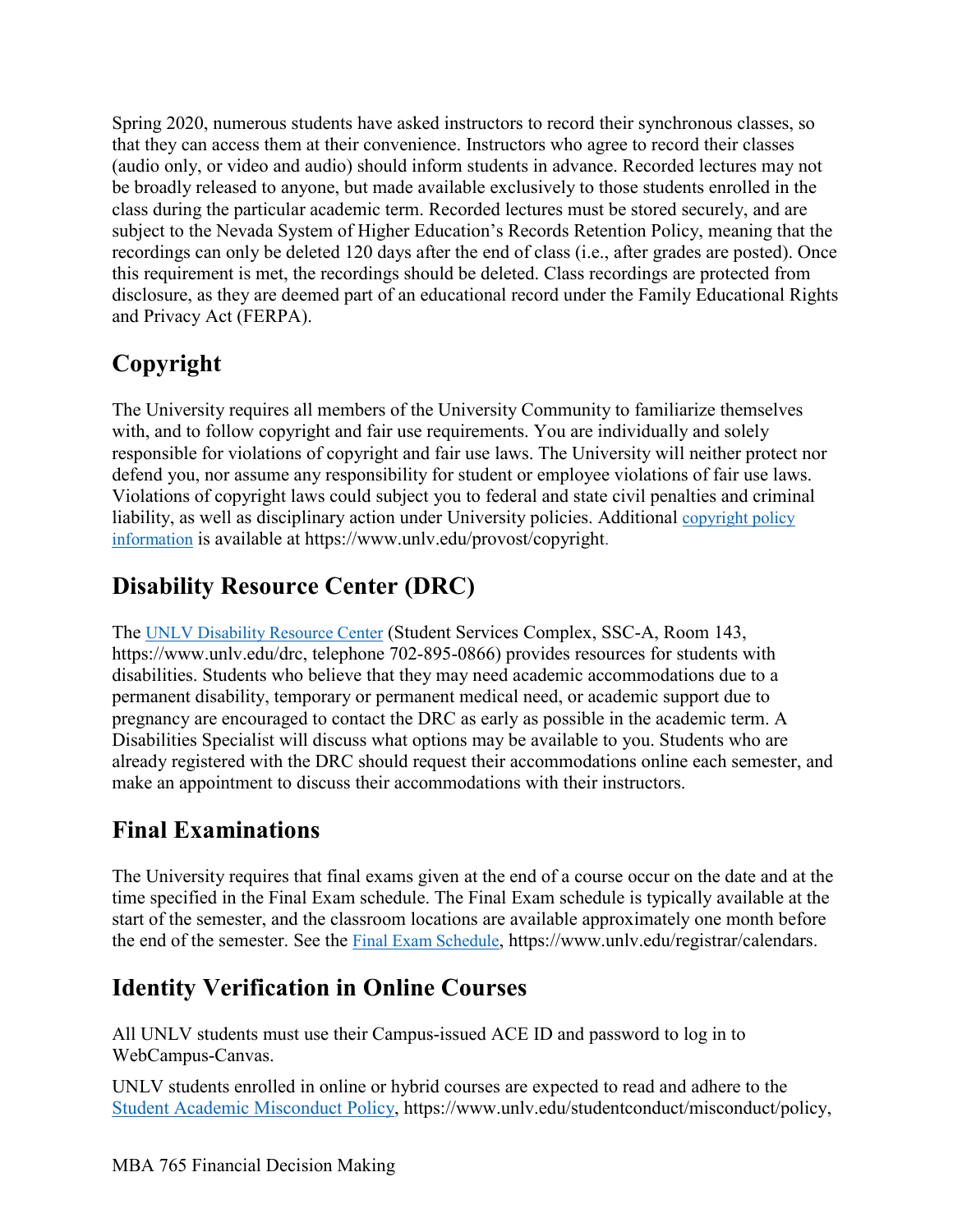Intentionally sharing ACE login credentials with another person may be considered an attempt to which states that "acting or attempting to act as a substitute for another, or using or attempting to use a substitute, in any academic evaluation or assignment" is a form of academic misconduct. use a substitute, and could result in investigation and sanctions, as outlined in the Student Academic Misconduct Policy.

UNLV students enrolled in online courses are also expected to read and adhere to the [Acceptable](https://www.it.unlv.edu/policies/acceptable-use-computing-and-information-technology-resources-policy)  [Use of Computing and Information Technology Resources Policy,](https://www.it.unlv.edu/policies/acceptable-use-computing-and-information-technology-resources-policy) <https://www.it.unlv.edu/policies/acceptable-use-computing-and-information-technology>resources-policy, which prohibits sharing university accounts with other persons without authorization.

To the greatest extent possible, all graded assignments and assessments in UNLV online courses should be hosted in WebCampus-Canvas or another UNLV-managed platform that requires ACE login credentials for access.

### **Incomplete Grades**

 students receiving "I" grades in 500-, 600-, or 700-level courses have up to one calendar year to within the period indicated, a grade of "F" will be recorded, and the student's GPA will be course, but make individual arrangements with the instructor who assigned the "I" grade. The grade of "I" (Incomplete) may be granted when a student has satisfactorily completed threefourths of course work for that semester/session, but cannot complete the last part of the course for reason(s) beyond the student's control and acceptable to the instructor, and the instructor believes that the student can finish the course without repeating it. For undergraduate courses, the incomplete work must be made up before the end of the following regular semester. Graduate complete the work, at the discretion of the instructor. If course requirements are not completed adjusted accordingly. Students who are fulfilling an Incomplete grade do not register for the

#### **Library Resources**

<https://guides.library.unlv.edu/appointments/librarian>. You can also [ask the library staff](http://ask.library.unlv.edu/) questions Librarians are available to consult with students on research needs, including developing research topics, finding information, and evaluating sources. To make an appointment with a subject expert for this class, please visit the [Libraries' Research Consultation](http://guides.library.unlv.edu/appointments/librarian) website, via chat and text message at<https://ask.library.unlv.edu>/.

### **Missed Classwork**

Any student missing class, quizzes, examinations, or any other class or laboratory work because of observance of religious holidays will be given an opportunity during that semester to make up the missed work. The make-up opportunity will apply to the religious holiday absence only. It is the responsibility of the student to notify the instructor within the first 14 calendar days of the course for Fall and Spring courses (except for modular courses), or within the first 7 calendar days of the course for Summer and modular courses, of their intention to participate in religious holidays which do not fall on state holidays or periods of class recess. For additional information, please visit the Missed Classwork policy, under Registration Policies, on the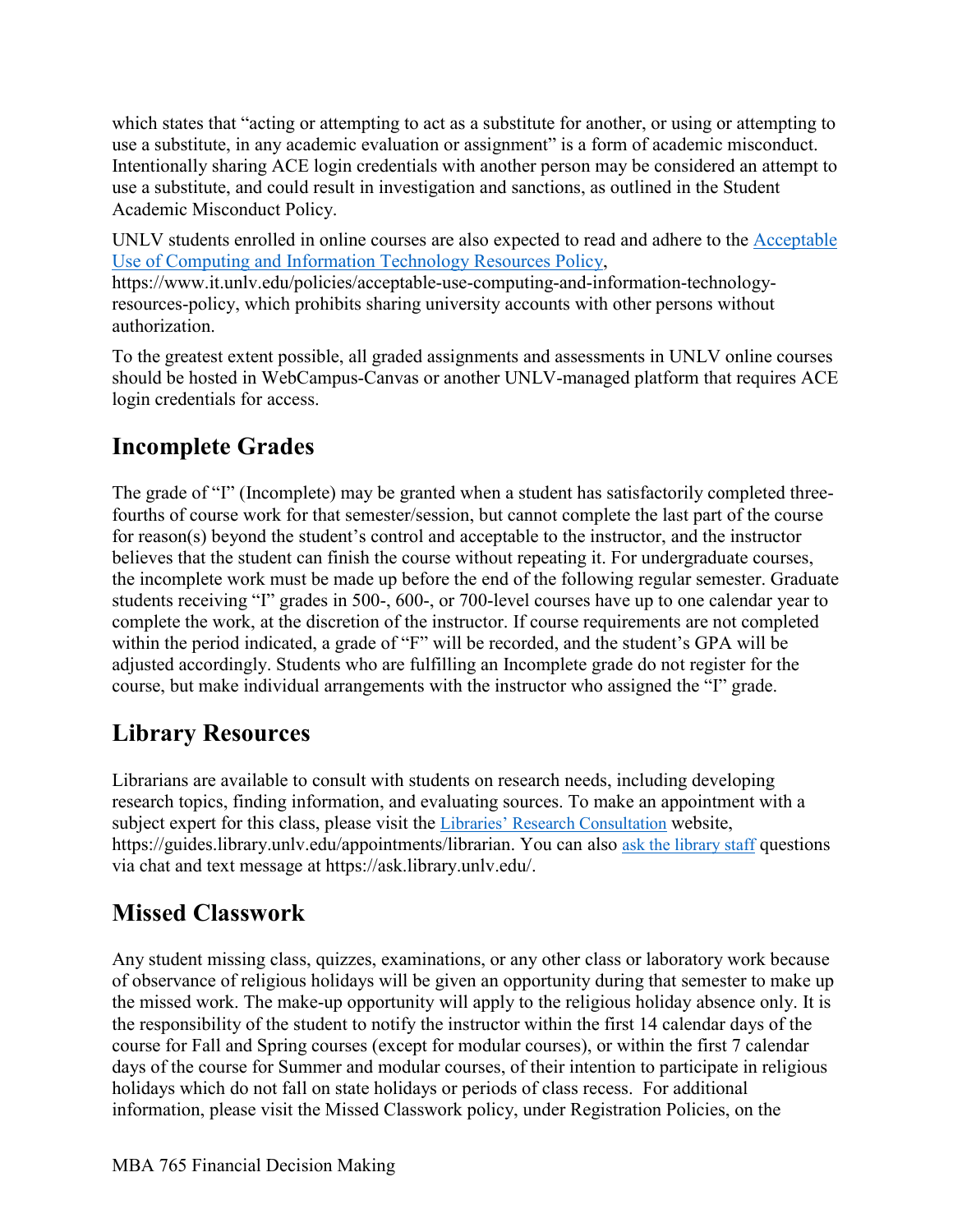#### [Academic Policies](https://catalog.unlv.edu/content.php?catoid=32&navoid=8271&hl=) webpage, [https://catalog.unlv.edu/content.php?catoid=32&navoid=8271&hl=](https://catalog.unlv.edu/content.php?catoid=32&navoid=8271&hl).

In accordance with the policy approved by the Faculty Senate regarding missed class time and assignments, students who represent UNLV in any official extracurricular activity will also have the opportunity to make up assignments, provided that the student submits official written notification to the instructor no less than one week prior to the missed class(es).

 The spirit and intent of the policy for missed classwork is to offer fair and equitable assessment activities. Instructors should consider, for example, that in courses which offer a "Drop one" opportunities to all students, including those representing the University in extracurricular option for the lowest assignment, quiz, or exam, assigning the student a grade of zero for an excused absence for extracurricular activity is both contrary to the intent of the Faculty Senate's policy, and an infringement on the student's right to complete all work for the course.

 instructor and the student to agree to a reasonable resolution. When disagreements regarding this This policy will not apply in the event that completing the assignment or administering the examination at an alternate time would impose an undue hardship on the instructor or the University that could be reasonably avoided. There should be a good faith effort by both the policy arise, decisions can be appealed to the Department Chair/School Director, College/School Dean, and/or the Faculty Senate Academic Standards Committee.

For purposes of definition, extracurricular activities may include, but are not limited to academic recruitment activities, competitive intercollegiate athletics, fine arts activities, liberal arts competitions, science and engineering competitions, and any other event or activity sanctioned by a College/School Dean, and/or by the Executive Vice President and Provost.

### **Rebelmail**

 Rebelmail is UNLV's official email system for students and by University policy, instructors and staff should only send emails to students' Rebelmail accounts. Rebelmail is one of the primary ways in which students receive official University communications, information about deadlines, major Campus events, and announcements. All UNLV students receive a Rebelmail account after they have been admitted to the University. Sending emails within WebCampus-Canvas is also acceptable.

# **Tutoring and Coaching**

 The Academic Success Center (ASC), at the Claude I. Howard Building, provides tutoring, academic success coaching, and other academic assistance for all UNLV undergraduate students. For information regarding tutoring subjects, tutoring times, and other ASC programs and services, please visit the [ASC website,](https://www.unlv.edu/asc) <https://www.unlv.edu/asc>, or call 702-895-3177. The ASC is located across from the Student Services Complex (SSC). Academic success coaching is located on the second floor of SSC A, Room 254. Drop-in tutoring is located on the second floor of the Lied Library, and on the second floor of the College of Engineering building (TBE A 207).

# **UNLV Writing Center**